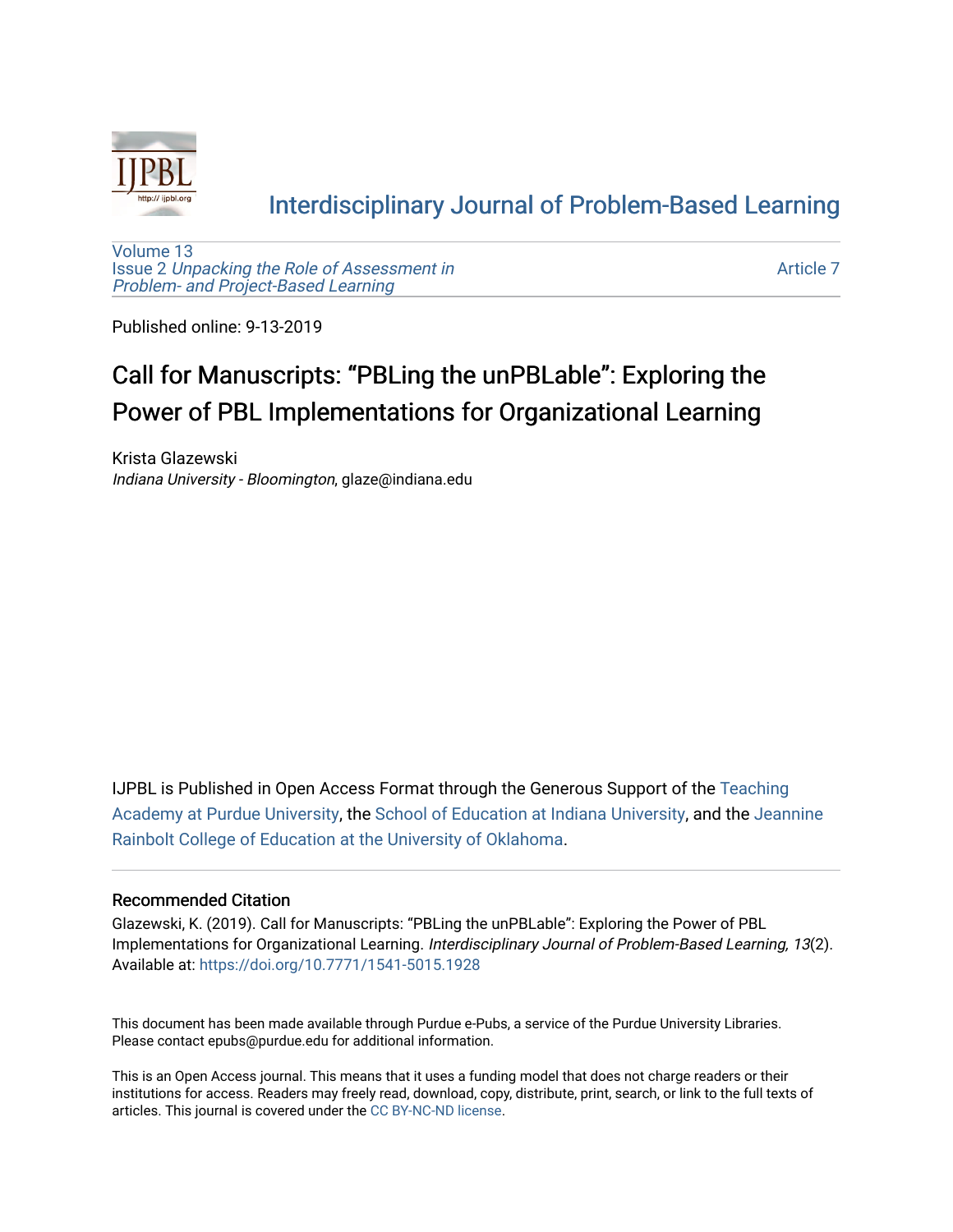# The Interdisciplinary Journal of Problem-based Learning

# CALL FOR MANUSCRIPTS

# "PBLing the unPBLable": Exploring the Power of PBL Implementations for Organizational Learning

Edited by Antonia Scholkmann and Anja Overgaard Thomassen (Aalborg University, Denmark)

The PBL idea has permeated educational institutions at various levels, from K–12 to higher and further education settings—and many examples have grown based on initiatives of PBL-enthusiastic individuals or small teams who sought to bring PBL to formerly "unPBLed" or seemingly "unPBLable" contexts, or to integrated it with other learning formats such as workplace learning or interdisciplinarity. While many articles have been written already to illustrate the highly creative and innovative potential of those initiatives, there is a lack in reflection and research on whether and how this infusion or merging of PBL in and with unPBLed contexts can affect the institutions in which it takes place, that is, if and how PBL practice can be seen and used as a driver for organizational learning and change.

Organizational learning in itself is a manifold concept: It covers aspects as diverse as the creation, dissemination, and retention of knowledge in organizations (e.g., Argote, 2011), changes in structures and processes (e.g., Senge, 2006), but also changes in culture, attitudes, and values (e.g., Argyris & Schön, 1978). For the implementation of PBL this can mean that the knowledge generated within and through a PBL initiative needs to be shared and stored, teaching conditions (including rooms and schedules), and assessment-practices need to be altered, and last but not least attitudes toward and underlying values need to change. These changes can involve learning processes at different levels of an organization, namely at the individual level (e.g., students and teachers), at the group level (e.g., teaching teams, departments), at the organizational level (e.g., faculties and entire institutions of higher education), and at the interorganizational level (e.g., between two or more universities).

In a special issue of the *Interdisciplinary Journal of Problembased Learning* (*IJPBL*) we want to explore what we can learn from PBL initiatives in formerly unPBLed and seemingly unPBLable contexts with respect to their contribution for organizational learning processes. Our main focus is on

institutions of higher education (e.g., Manning, 2012; Kezar, 2013); however, examples and elaborations from other contexts are welcome if they provide relevant information for the topic at hand. Also, "unPBLed" and "unPBLable" contexts are meant in the broadest sense of the word, thus opening the focus for all kinds of examples, as long as they tell about the above-mentioned aspects.

We call on both theoretical/conceptual and empirical manuscripts. Moreover, we especially encourage practical papers on the topic to come forward in the "Voices from the Field" strand of IJPBL. All submissions should be directed to answer one or more of the following questions:

- What does it take to bring PBL (permanently) to a before unPBLed context (resources, strategies, attitudes, etc.)?
- Which barriers and challenges can arise from such a move, and what are conceptions on how to overcome them?
- What are or have been change strategies and/or change rationales that can or have proven to facilitate successful and sustainable PBL implementations?
- Which (intended or unintended) effects can PBL implementations have—on the involved individuals, the group and/or team dynamics, the institution or its relationship(s) with a surrounding world?
- What are or have been the mutual processes of learning and development between a nonPBL context (e.g., an institution's more traditional learning culture, or the corporate world) and the PBL-idea?
- How are different approaches negotiated and balanced in order to make a PBL implementation successful?
- How has the PBL idea in itself (i.e., its capacity to change knowledge structures and mindsets) acted as a driver for educational change and organizational learning, or how can it be used for that?

We strive to bring together a variety of different perspectives, which include not only various examples and contexts, but also both reflections of success and failure.